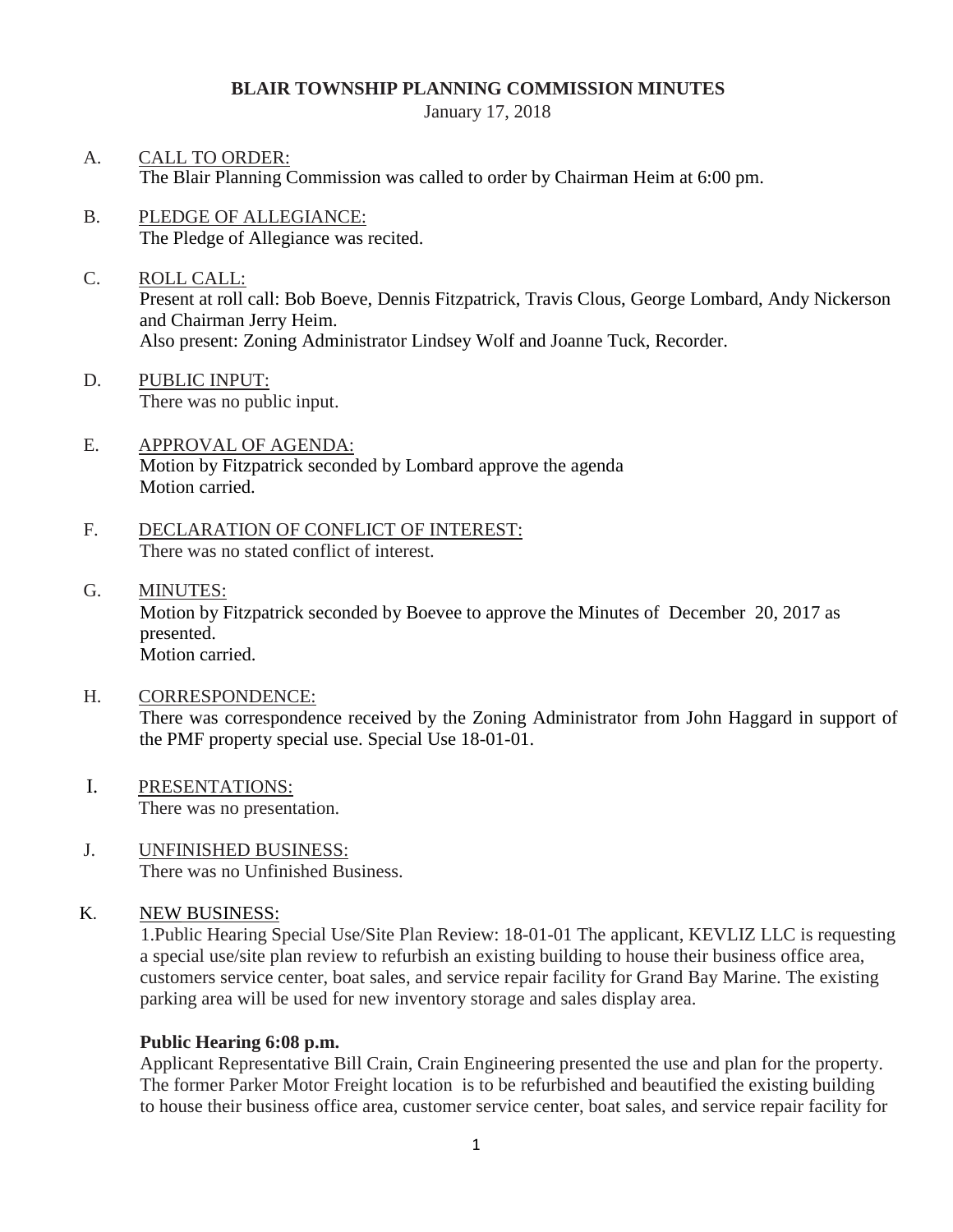Grand Bay Marine parking lot. Remodel the inside the office area and the larger portion to be used for boat repair.

Utilize the front of the lot for display and in the front of the buildings. The east edge will be utilized for repair storage area. The fencing around will be 8 foot. The fencing around the dumpster area will be 6 feet. Landscaping standards will be met and the site is serviced by sewer and water. There is a current line going near the property to hook up to.

Parking will meet the current standards.

Staff had no further comments than what applicant presented.

Board questioned what was to be done on the east side. Owner stated types of service work. Warranty work, winterizing. They intend to keep the current location.

Public-Barb Benson 3838 Rustic Manor Ct. spoke in support of the business going in. Owner-Stated the current location where they are was an eyesore and the improvements brought in other businesses. It is anticipated the same will occur with the PMF property.

# **Hearing closed at 6:15pm**

Special Use *Motion by Lombard and supported by Fitzpatrick to recommend Special Use 18-01-01 as presented as it meets the Standards of Approval in Section 22.04 a-g of the CM District of the Blair Township Zoning Ordinance. Roll Call Vote: All yeas*

#### Site Plan

*Motion by Fitzpatrick and supported by Nickerson to approve Site Plan 18-01-01 as presented as it meets the requirements of Standards for Approval in Section 21.03, 1-11 as is a use permitted in the CM District of the Blair Township Zoning Ordinance and is conditioned upon approval of the Township Board.* 

*Call, All yeas.*

# REPORTS:

# 1.) ZONING ADMINISTRATOR

There was a Joint Board meeting last night and a few things upcoming for the Planning Commission. We need to continue working on the Master Plan.

#### 2.) TOWN BOARD REPRESENTATIVE

Fitzpatrick discussed the Medical Marijuana bill joint meeting last night. An attorney did a presentation and answered a lot of questions. Water tower agreement, swearing in ceremony for Fire Captain, Contract Negotiations for new hires, made changes to the wages to attract new hires. The contract is through 2019. There are small increases for those with seniority. Set the date for the 2018 Easter Egg Hunt on March 30th.

#### 3.) ZONING BOARD OF APPEALS REPRESENTATIVE

The representative was not present and there was no meeting.

4.) TRAILS

There is no information for Trails.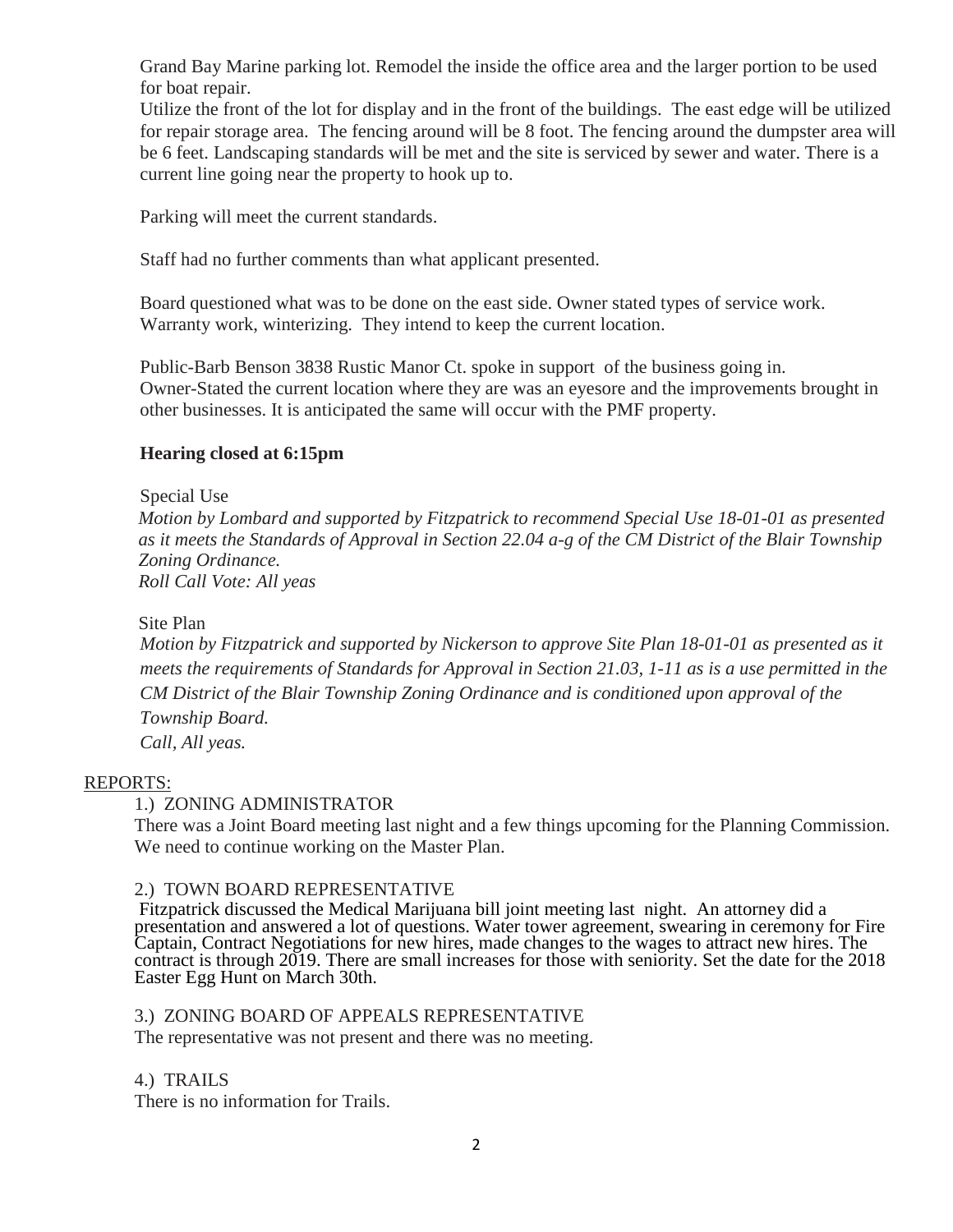# M. ANY OTHER BUSINESS:

Master Plan - Future Land Use Map discussion from January 16, 2018 joint meeting.

There are some notes of the individual concerns about the likes and dislikes. Staff will share with the Planning Commission members to work on the future land use map.

Travis Clous gave a synopsis of the discussion last night. Regarding the mixed use in the Chums area there are some modification requested for that area. The map is confusing for the Future Land Use and they determined that they use the current zoning map to update for the Future Land Use.

The previous Master Plans have not changed too much over the years. The industrial district, is it fine the way it is? We opened the survey up to the public and there is a summary of the survey.

Regarding the zoning map it makes sense to use the zoning map to make the changes for the future and for anything else that is needed. The growth of the county is beginning to expand. We need mixed use of commercial and residential and look at what the community can be.

Comments on the minimum lot size. 600 feet is smaller than a footprint of a small mobile home. Stick built homes on foundations.

Developers to update the infrastructure was mentioned as a consideration

There are currently 8 districts. Added are "extraction" and " public facilities". The zoning map is a bit faded is it possible to get another print of the large size.

Bill Crain spoke on the mixed use and how to use in the area.

Lombard mentioned the developers can assist in infrastructure increases as they come in and bring the projects and extend water and sewer.

Bill Clous spoke on developers and stated they already pay for infrastructure. He stated he could not work in Blair if the Township increased the lot sizes. increasing infrastructure and growth. He stated the projects that Wuerfel and Schmuckal leave the RN alone it is already restrictive. Each government agency that requires permits already have guidelines on the area in which the size needs to be.

Barb Benson spoke regarding the Future Land Use 20 years from now what is it going to look like? Keeping it simple. Make it flexible. Commercial, Residential must be flexible. 600 ft for Residential is good to promote and entice people to come here.

Chairman Heim mentioned that Travis Clous has volunteered to work on the Future Land Use markings using the Zoning Map using the notes from previous discussions. Staff has those and will be supplied to Travis. Dennis asked to also be involved in that project.

March meeting concerns. Lindsey will be off March, April and May. Heim and Fitzpatrick will be gone in March. Boeve is checking his schedule. Heim and Fitzpatrick will be back the last week of March. The Commission will review at the February meeting and determine when to schedule March